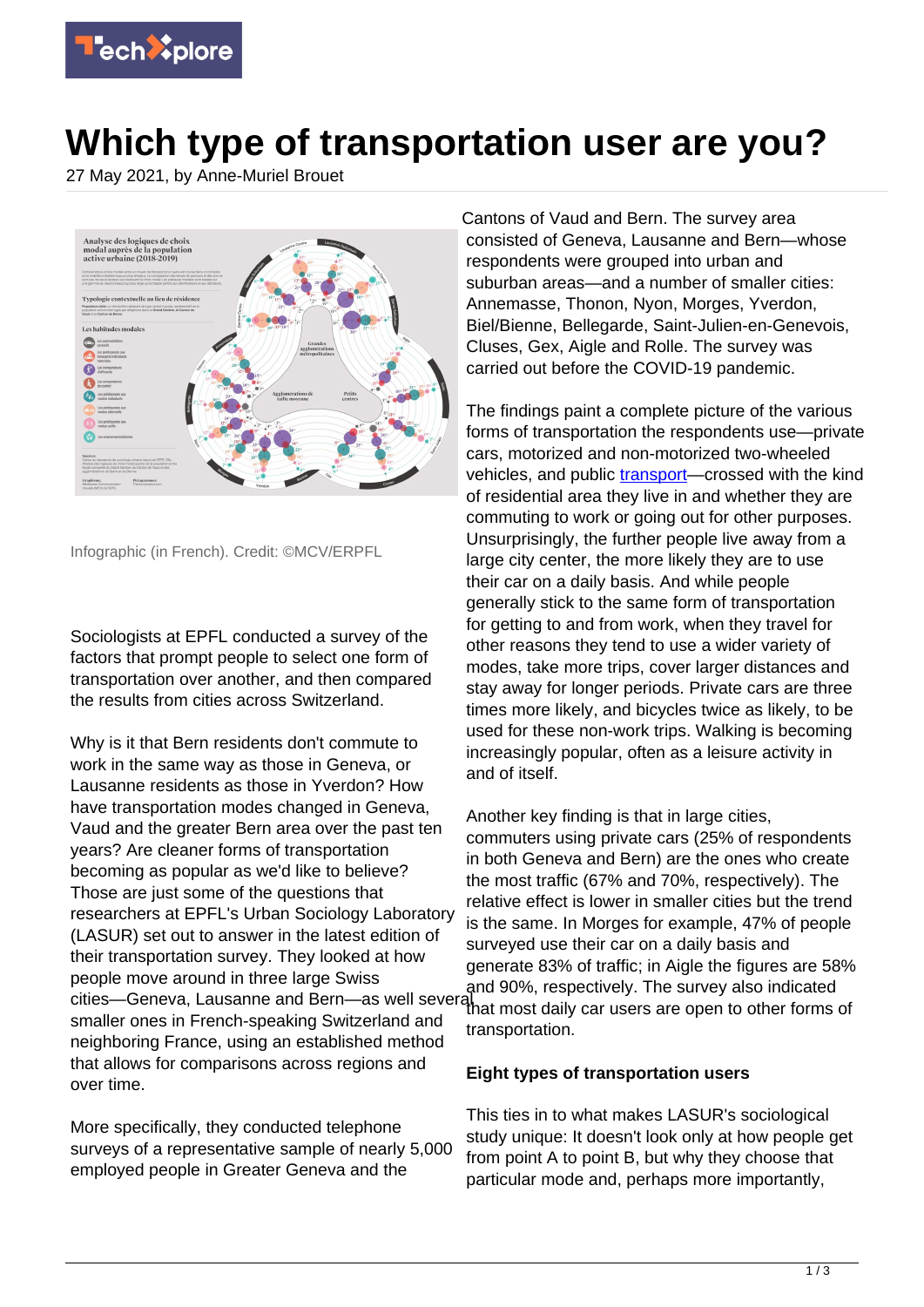

how willing they are to adopt new modes of travel. The researchers identified two main categories of transportation users, which they divided up into eight subgroups, or "transportation types." The first main category consists of people who make their choice based on the transportation mode, and contains five subgroups: private-car users only (who are decreasing in number and already gone from the Bern area); people who prefer private motorized vehicles; people who prefer private vehicles of any kind (e.g., both cars and bicycles); people who prefer clean transportation modes (e.g., public transport, cycling and walking); and people who prefer physically active transportation modes (e.g., cycling and walking). The second main category, which consists of people who make their choice based on the transportation experience, contains three subgroups: people who prioritize efficiency, people who seek personal comfort and people who are concerned about the environment.

Knowing about these categories and preferences can help city officials shape transportation systems that are better aligned to residents' needs. For example, of the group that is concerned about the environment, many people end up using their private car anyway (except for commuting to work) because no other options are easily available. And many of those who prefer private vehicles of any kind often end up using their cars—completely disregarding their bicycles. And those who prioritize kind, regardless of whether it's motorized. That efficiency often find that public transport systems in means it's possible to introduce measures the smaller cities don't compare with the convenience of a private car, and that cycling isn't very efficient, except perhaps in Biel/Bienne and Yverdon. All this suggests there's potential for encouraging these users to change their habits.

#### **Bern sets the example**

LASUR conducted similar surveys in 1994 and 2011, and then—as now—Bern proved to be a modelvere generally the same. So once the **public** city. Bern residents, unlike those of Geneva and Lausanne, often forgo the use of their cars, including for non-work activities. Is that because Switzerland's capital offers other convenient transportation options, or because its residents tend to be more environmentally aware? The survey points to the former, taking into account the differences between Geneva, Lausanne and Bern.

If you transported Geneva residents to Bern, for instance, they would make the same choices as the Bernese—except for private-car users only, who still exist in Geneva but have vanished from Bern. In other words, the displaced Geneva residents would eventually align their transportation use with that of the Bernese. This indicates that with the right combination of transportation systems and policies, city officials could realistically prompt users away from their cars and towards other modes.

The study goes on to give recommendations for policies which can help drive that shift by targeting different types of transportation users. The suggestions include: stepping up efforts to catch parking violations; building more continuous, safe bike lanes; introducing new policies for company parking; making public transport more comfortable; offering lower rates for occasional public-transport users; and adopting specific policies to encourage cycling.

#### **Interview with Vincent Kaufmann, professor at LASUR:**

## **Did your 2018 survey reveal anything counterintuitive?**

We were surprised to find a group of people who are so attached to private transportation of any encouraging private-car users to switch to electric bikes or even regular bicycles for their daily commutes.

## **Did the pandemic change any of the trends identified in your survey?**

No. We carried out another survey in May 2020, in association with Mobil'Homme, and the findings [transport](https://techxplore.com/tags/public+transport/) situation gets back to normal, even if it takes a few years, the potential for encouraging people to use it will still be there.

## **Did the pandemic give rise to new types of transportation users?**

I don't think so. But if this situation persists, we